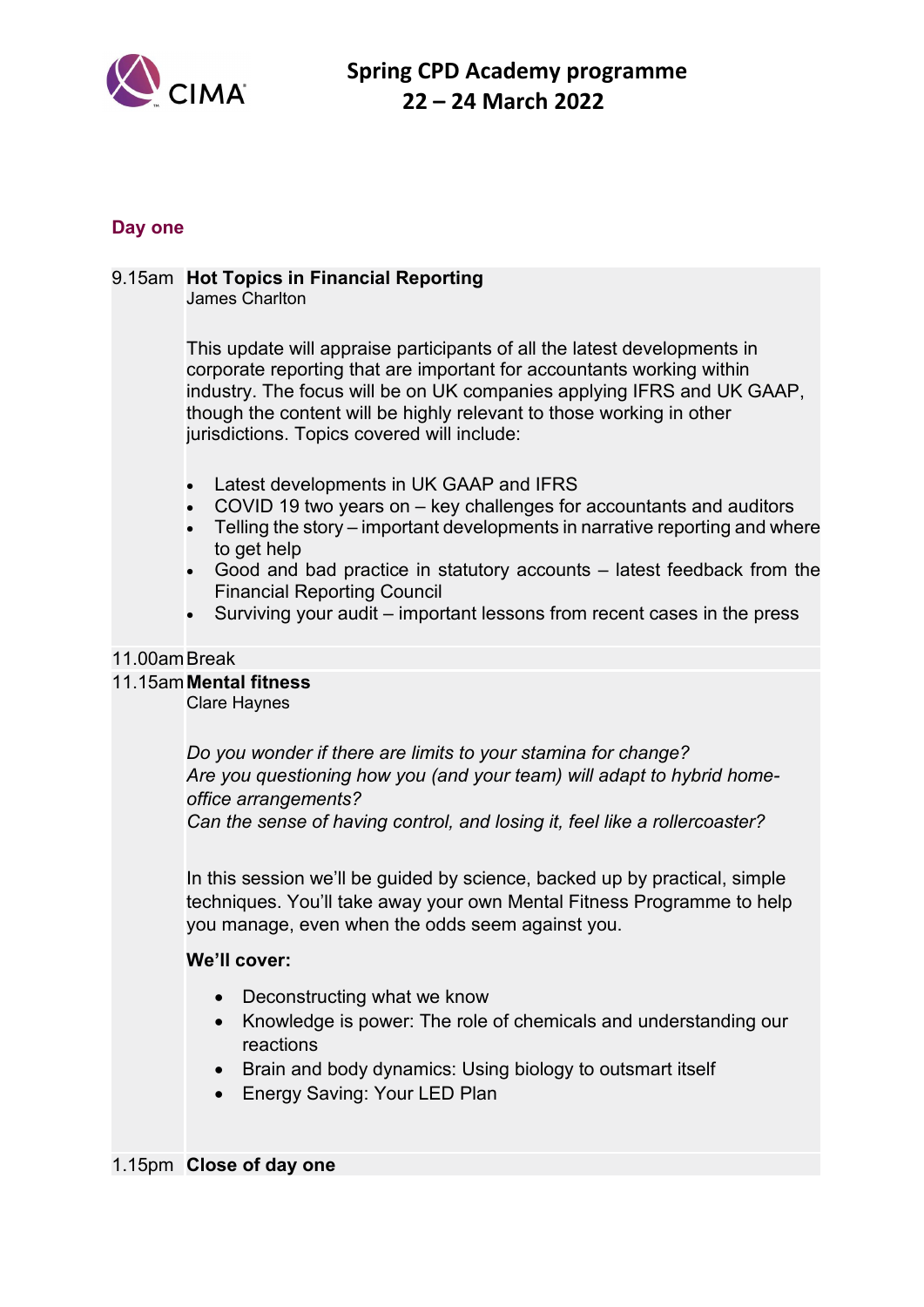

### **Day two**

#### 9.15am **Communicating with Impact and Influence - How to use communication and influence to create value** David Klaasen

As the role of management accounting evolves into finance business partnering there is an increasing need for highly effective and impactful communication. As technology increases automation, there is a growing need for quality interactions including empathy and influencing skills. This engaging and interactive workshop will explore how to identify and use below conscious motivators in a way that helps people feel understood and more open to your ideas. It will also explore how to navigate the paradoxes of effective communication so you can influence, collaborate with, and add value to a broader range of people.

# **By the end of the workshop you will be able to:**

- Explore and learn the mindsets, habits and behaviours of expert communicators.
- Identify what is most important to your key stakeholders and use it to positively influence them.
- Understand your own communication preferences and how you can adapt them to have even more impact.
- Understand the barriers to effective communication and how to overcome them.
- Identify the below conscious motivators of others and utilise a number influencing techniques to get your message across.

#### 12.45pm**Close of day two**